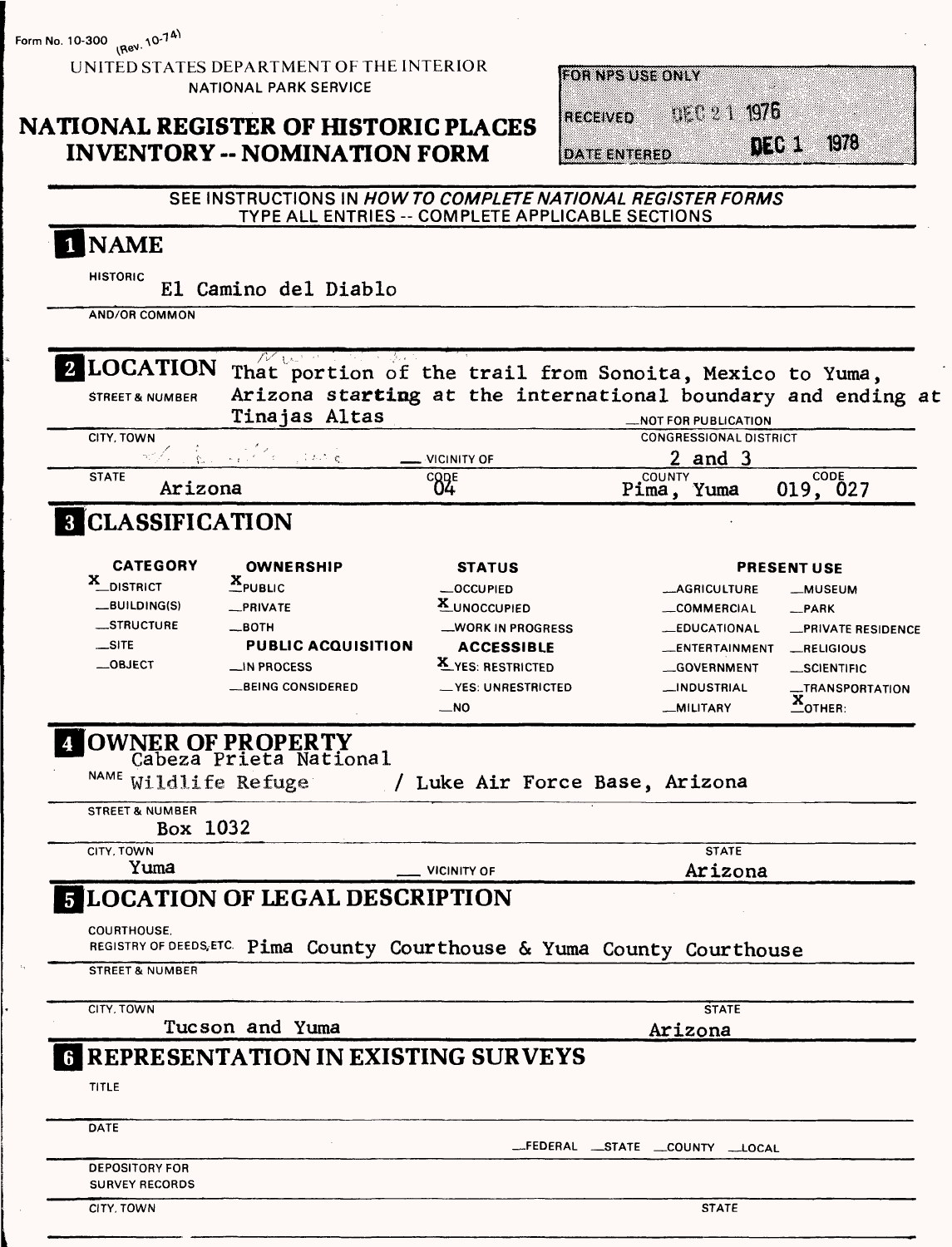# **ZDESCRIPTION**

|               | <b>CONDITION</b>     |             | <b>CHECK ONE</b> |      |  |
|---------------|----------------------|-------------|------------------|------|--|
| $E$ EXCELLENT | <b>LOETERIORATED</b> | X_UNALTERED | CORIGINAL SITE   |      |  |
| $\equiv$ GOOD | $_{\rm -RUINS}$      | _ALTERED    | __MOVED          | DATE |  |
| $-FAIR$       | <b>LUNEXPOSED</b>    |             |                  |      |  |

**DESCRIBE THE PRESENT AND ORIGINAL (IF KNOWN) PHYSICAL APPEARANCE**

The Camino del Diablo leads through desolate desert terrain which is still uninhabited.

It is an area of strong contrasts in both terrain and vegetation. Sharp rugged mountain ranges rise abruptly from low flat desert valleys, Some of the ranges have sharply contrasting colors because of the composition of the base rock. The Sierra Pinta, for instance, composed of dark gneisses and schists on the southern end, is sharply contrasted with the pinkish granite of the northern end of the range. Raven Butte, a black volcanic cone, stands out against the light colored granite Tinajas Altas Range containing one of the crucial watering points on the trail. If this one were dry, the travelers faced an arduous journey on to Las Tinajas (Dripping Springs). Many did not make it.

Most of the trail is on alluvium: stream gravels, alluvial fans, flood plain deposits, and some pleistocene terrace deposits. However, other portions of the trail pass over the Pinacate Lava Flow which swept north from its source in the Pinacate Range in Mexico, in the recent geologic era. It is characterized by extensive fields of stark black rocks varying in size from boulder to gravel. In other places, the trail passes across ancient dry lake beds composed of fine silt, very dusty in dry weather, turning to sticky clay in wet. The predominant vegetation in these areas is scrubby creosote bush.

Another portion of the trail passes through the treacherous Pinta Sands, a large area of drifting sand dunes difficult to traverse without frequent bogging down in the fine sands. Here broken pottery and stone tools tell us that Indians frequented the area at some time in the past.

Places of deep alluvial deposits, such at the Lechuguilla Desert where there is subsurface water, support larger plant species like mesquite and ironwood. A large ironwood tree was photographed by Carl Lumholtz in 1912. It stands today very little changed, attesting to its age as well as the slow growth pattern of plants in extremely arid areas of the world. A wide diversity of cacti species occur throughout the seemingly barren area and in the spring after a rare rain, blooming Ajo lilies are a pleasant surprise.

The trail has taken various routes at different times in history, Parts of the routes followed by Father Kino, Father Garcia, and Juan de Anza are not included in this nomination but are described in the statement of significance as all are important to the history of the trail being nominated. Only the portions on the Luke Air Force Gunnery Range and the Cabeza Prieta Game Range are included in this nomination and only the portion which was the most frequently used during Its period of historic activity.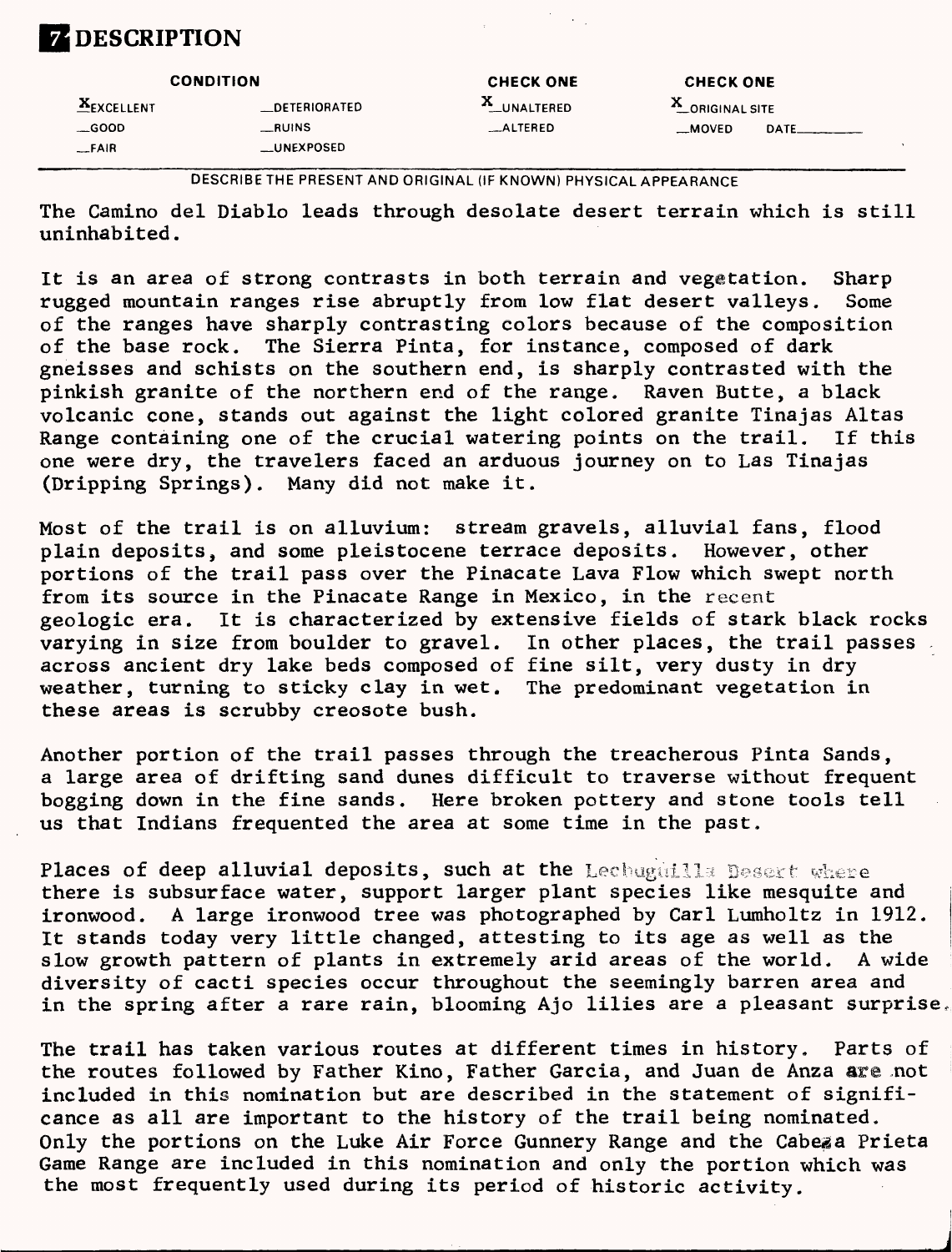| <b>PERIOD</b>                    | $7^{10}$ <sup>78</sup><br>$\mathcal{S}$ <sup><math>f^{\prime}</math></sup> | AREAS OF SIGNIFICANCE -- CHECK AND JUSTIFY BELOW |                               |                                  |
|----------------------------------|----------------------------------------------------------------------------|--------------------------------------------------|-------------------------------|----------------------------------|
| -PREHISTORIC                     | ARCHEOLOGY-PREHISTORIC                                                     | COMMUNITY PLANNING                               | <b>LANDSCAPE ARCHITECTURE</b> | $XRELI$ <sub>ON</sub>            |
| $-1400-1499$                     | <b>ARCHEOLOGY-HISTORIC</b>                                                 | <b>CONSERVATION</b>                              | -LAW                          | _SCIENCE                         |
| $-1500-1599$                     | <b>_AGRICULTURE</b>                                                        | $\_ECONOMICS$                                    | <b>LITERATURE</b>             | _SCULPTURE                       |
| $X_{1600-1699}$                  | <b>_ARCHITECTURE</b>                                                       | <b>EDUCATION</b>                                 | <b>XMILITARY</b>              | _SOCIAL/HUMANITARIAN             |
| $\frac{X}{21}$ 1700-1799         | $\_$ ART                                                                   | __ENGINEERING                                    | $-MUSIC$                      | $\overline{\phantom{a}}$ THEATER |
| $\frac{\mathbf{x}}{2}$ 1800-1899 | COMMERCE                                                                   | <b>LEXPLORATION/SETTLEMENT</b>                   | -PHILOSOPHY                   | <b>X</b> TRANSPORTATION          |
| $-1900-$                         | COMMUNICATIONS                                                             | __INDUSTRY                                       | _POLITICS/GOVERNMENT          | _OTHER (SPECIFY)                 |

#### **SPECIFIC DATES** 1699, 1774-1776, 1850sBUILDER/ARCHITECT

#### STATEMENT OF SIGNIFICANCE

The notorious Camino del Diablo was opened in 1699 by Father Eusebio Kino. The route was used by the Anza expeditions of the 1770s and was sometimes traveled by gold seekers on the way to California in the 1850s.

Kino, the famous Jesuit missionary and explorer, charted the route with the help of young Juan Matheo Manje for the purpose of visiting the tribes at the mouth of the Gila. After leaving Sonoita, Mexico, the party stopped first at El Carrizal on the Sonoita River. From there they crossed into what is now Arizona. The first water supply out of El Carrizal was at Aguaje de la Luna (Heart Tank), as Kino names it, because of its striking appearance in the moonlight.

The next water stop was at Tinajas Altas (High Tanks) where a few Papago lived from time to time. Kino then went on to Las Tinajas, 15 miles southwest of Wellton, The Reached the Gila finally west of the present town of Wellton at a place they called San Pedro.

On the return trip in 1700, Kino climbed the heights at Tinajas Altas and searched the landscape with his telescope to confirm his previous conclusion that Baja California was a peninsula and not an island.

In 1701, Kino and his party built a "road" to the high tanks for the animals by filling in crevices with stones. The stones are there still. At Las Tinajas in 1702 Kino saw a comet.

Father Francisco Garces came this way from Sonoita in 1771.

In 1774 Juan Bautista de Anza, in command at the Spanish outpost of Tubac, was commissioned to find a land route to California. Anza followed much of the trail blazed by Kino. He, too, had trouble making the water in the few tanks available to the stock. At one time, the animals were without water for 54 miles and 46 hours. All of the tanks showed signs that the Papago camped there in the dry season to hunt big horn sheep. At one tank Anza was told that the Papago save the sheep horns and pile them near the water holes in order to keep the air from leaving. If the horns should be removed, the air would escape and make trouble for everyone, somewhat like the spirits of Pandora s box.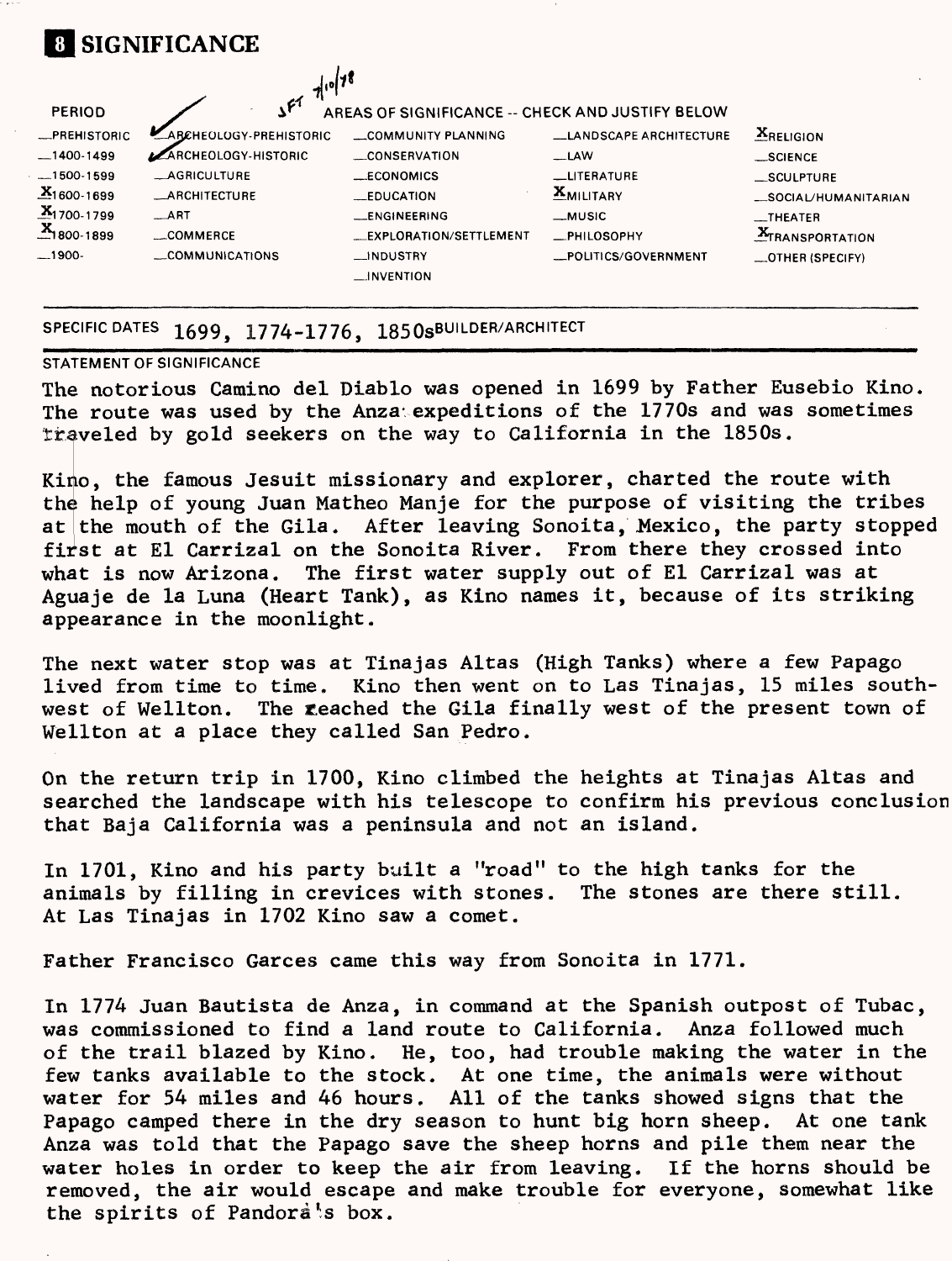# **IMAJOR BIBLIOGRAPHICAL REFERENCES**

**See attached sheet**

| <b>IDGEOGRAPHICAL DATA</b>                                                                                                                                                                                                                                    |                                                                  |                                                                                                    |
|---------------------------------------------------------------------------------------------------------------------------------------------------------------------------------------------------------------------------------------------------------------|------------------------------------------------------------------|----------------------------------------------------------------------------------------------------|
| $3\%$ , $000$<br>ACREAGE OF NOMINATED PROPERTY                                                                                                                                                                                                                |                                                                  |                                                                                                    |
| <b>UTM REFERENCES</b>                                                                                                                                                                                                                                         |                                                                  |                                                                                                    |
|                                                                                                                                                                                                                                                               |                                                                  |                                                                                                    |
| $A[1, 2]$ $[2]7, 46, 0, 0$ $[3, 5]5, 18, 0, 0$<br>zone easting northing                                                                                                                                                                                       |                                                                  | $B\begin{bmatrix} 2 & 2 & 3 & 2 & 3 \\ 2 & 3 & 2 & 3 \\ 2 & 2 & 3 & 3 \end{bmatrix}$ 135 5 6 6 5 6 |
| $c[1,2]$ $[27,4]3,00$ $[3,5]5,01,75$                                                                                                                                                                                                                          |                                                                  | $1714450$ 355,1900                                                                                 |
| <b>VERBAL BOUNDARY DESCRIPTION</b>                                                                                                                                                                                                                            |                                                                  |                                                                                                    |
| The proposed National Register district is a 1/2 mile strip on either side                                                                                                                                                                                    |                                                                  |                                                                                                    |
| of the trail as marked on the USGS map. The marking of the trail is, to                                                                                                                                                                                       |                                                                  |                                                                                                    |
| some extent, arbitrary. Since much of the land traversed is open country,                                                                                                                                                                                     |                                                                  |                                                                                                    |
| travelers frequently struck out on some new trail more or less parallel to                                                                                                                                                                                    |                                                                  |                                                                                                    |
| the main route. This is particularly true of the trail between the border                                                                                                                                                                                     |                                                                  |                                                                                                    |
| and the O'Neill Hills. This portion has been omitted                                                                                                                                                                                                          |                                                                  | since no                                                                                           |
| LIST ALL STATES AND COUNTIES FOR PROPERTIES OVERLAPPING STATE OR COUNTY BOUNDARIES                                                                                                                                                                            |                                                                  |                                                                                                    |
| <b>STATE</b><br>CODE                                                                                                                                                                                                                                          | COUNTY                                                           | CODE                                                                                               |
|                                                                                                                                                                                                                                                               | Pima                                                             | 019                                                                                                |
| CODE<br><b>STATE</b>                                                                                                                                                                                                                                          | COUNTY                                                           | CODE                                                                                               |
|                                                                                                                                                                                                                                                               | Yuma                                                             | 027                                                                                                |
| <b>FORM PREPARED BY</b>                                                                                                                                                                                                                                       |                                                                  |                                                                                                    |
| NAME / TITLE                                                                                                                                                                                                                                                  |                                                                  |                                                                                                    |
| Marjorie Wilson, Historian                                                                                                                                                                                                                                    |                                                                  |                                                                                                    |
| ORGANIZATION                                                                                                                                                                                                                                                  |                                                                  | DATE                                                                                               |
| Arizona State Parks<br><b>STREET &amp; NUMBER</b>                                                                                                                                                                                                             |                                                                  | <b>TELEPHONE</b>                                                                                   |
| 1688 West Adams Street,                                                                                                                                                                                                                                       |                                                                  | $(602)$ 271-4174                                                                                   |
| <b>CITY OR TOWN</b>                                                                                                                                                                                                                                           |                                                                  | <b>STATE</b>                                                                                       |
| Phoenix                                                                                                                                                                                                                                                       |                                                                  | Arizona                                                                                            |
| STATE HISTORIC PRESERVATION OFFICER CERTIFICATION                                                                                                                                                                                                             |                                                                  |                                                                                                    |
|                                                                                                                                                                                                                                                               | THE EVALUATED SIGNIFICANCE OF THIS PROPERTY WITHIN THE STATE IS: |                                                                                                    |
| NATIONAL <sub>X</sub>                                                                                                                                                                                                                                         | $\mathsf{STATE} \_\_$                                            | $LOCAL$ <sub>_____</sub>                                                                           |
|                                                                                                                                                                                                                                                               |                                                                  |                                                                                                    |
| As the designated State Historic Preservation Officer for the National Historic Preservation Act of 1966 (Public Law 89-665).<br>hereby nominate this property for inclusion in the National Register and certify that it has been evaluated according to the |                                                                  |                                                                                                    |
| criteria and procedures set forth by the National Park Service.                                                                                                                                                                                               |                                                                  |                                                                                                    |
|                                                                                                                                                                                                                                                               |                                                                  |                                                                                                    |
| STATE HISTORIC PRESERVATION OFFICER SIGNATURE                                                                                                                                                                                                                 |                                                                  |                                                                                                    |
| TITLE                                                                                                                                                                                                                                                         |                                                                  | DATE $10-12-16$                                                                                    |
| <b>EORNES USE ONLY</b>                                                                                                                                                                                                                                        |                                                                  |                                                                                                    |
| I HEREBY CERTIFY THAT THIS PROPERTY IS INCLUDED IN THE NATIONAL REGISTER                                                                                                                                                                                      |                                                                  |                                                                                                    |
|                                                                                                                                                                                                                                                               |                                                                  |                                                                                                    |
|                                                                                                                                                                                                                                                               |                                                                  | DATE                                                                                               |
| 19Y.                                                                                                                                                                                                                                                          |                                                                  | <b>Буник</b>                                                                                       |
| ∆\##*                                                                                                                                                                                                                                                         |                                                                  | DATE                                                                                               |
|                                                                                                                                                                                                                                                               |                                                                  |                                                                                                    |

T,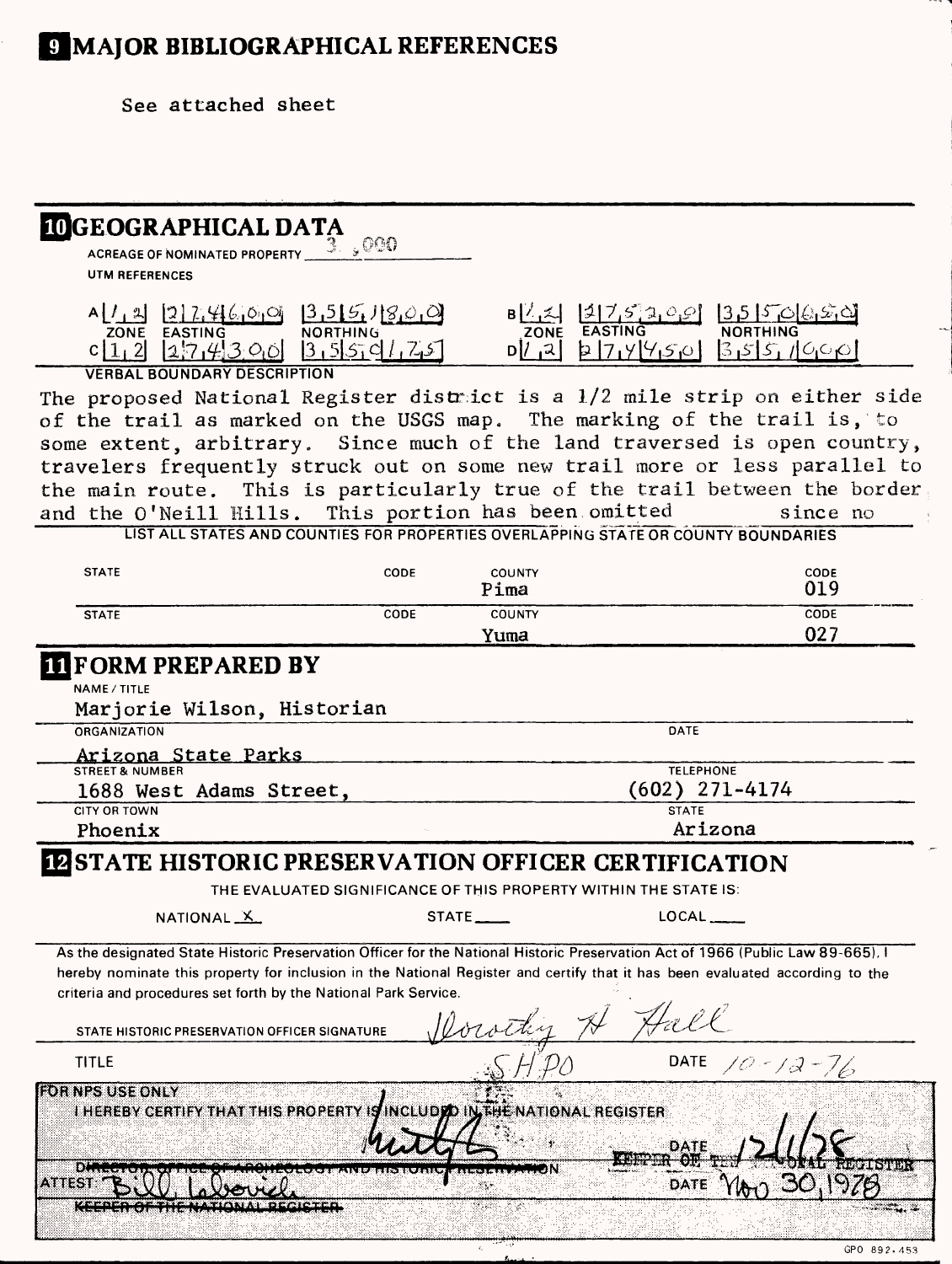UNITED STATES DEPARTMENT OF THE INTERIOR NATIONAL PARK SERVICE

#### **NATIONAL REGISTER OF HISTORIC PLACES INVENTORY -- NOMINATION FORM**



**CONTINUATION SHEET DESCRIPTION FIEM NUMBER 7 PAGE 1** 

The first stop, El Carrizal, is 23 miles west of Sonoita, Mexico. The place is now called Agua Salada because of the bad water, but it was the last running water until the Gila, over 100 miles away.

About 10 miles from El Carrixal, the trail crossed the now Arizona border line approximately one and one half miles west of boundary marker #177. It then passed through the south portion of the O'Neill Hills in a pass called Puerto Blanco. The O'Neill Hills were named for a prospector, David L. O'Neill, who died in the hills and was buried there in 1916.

The trail then led along the west side of the Sierra Pinta: Heart Tank is the first water out of El Carrizal but is difficult to reach and inaccessible to stock. Therefore, the 49ers went west to Llanos del Tuzal (Plain of the Ground Squirrels) rather than northwest to Heart Tank. This led them up the east side of Tule Range to Tule Tanks between the Tule and Cabeza Prieta Mountains. The lower tank is often dry, and the upper ones are small "bowl-sized," but farther up the canyon is one containing about 100 gallons.

Tule Tank does not have permanent water, but 3 miles east is Tule Well which was first dug in the 1850s by a Mexican who hoped to sell water to travelers. He abandoned the place after two years, but the well was cleaned out in the 1890s when the United States resurveyed the Mexican boundary.

About 25 miles southeast of Tule Tank is a wide adobe flat which acts as a sink to collect runoff from the hills. Here the mesquite trees thrive, and during the wet season water can be obtained from the charcos dug in the adobe.

The Anza expedition took a route which led them to Tinajas de la Purificacion (Cabeza Prieta Tanks). The largest tank in this group was approximately 14 feet in diameter and 5-6 feet deep. Altogether, the 6 tanks probably hold about 5,000 gallons of water and are almost always full as rains occur often enough to nullify evaporation. There is much volcanic rock in this area, and Cabeza Prieta (Dark Head) is named for its striking appearance: pale granite topped with dark lava.

The next water is at Tinajas Altas, unless, like Anza, one digs pozos in the sand of the Lechuguilla Desert. Pozos de en Medio is in an arroyo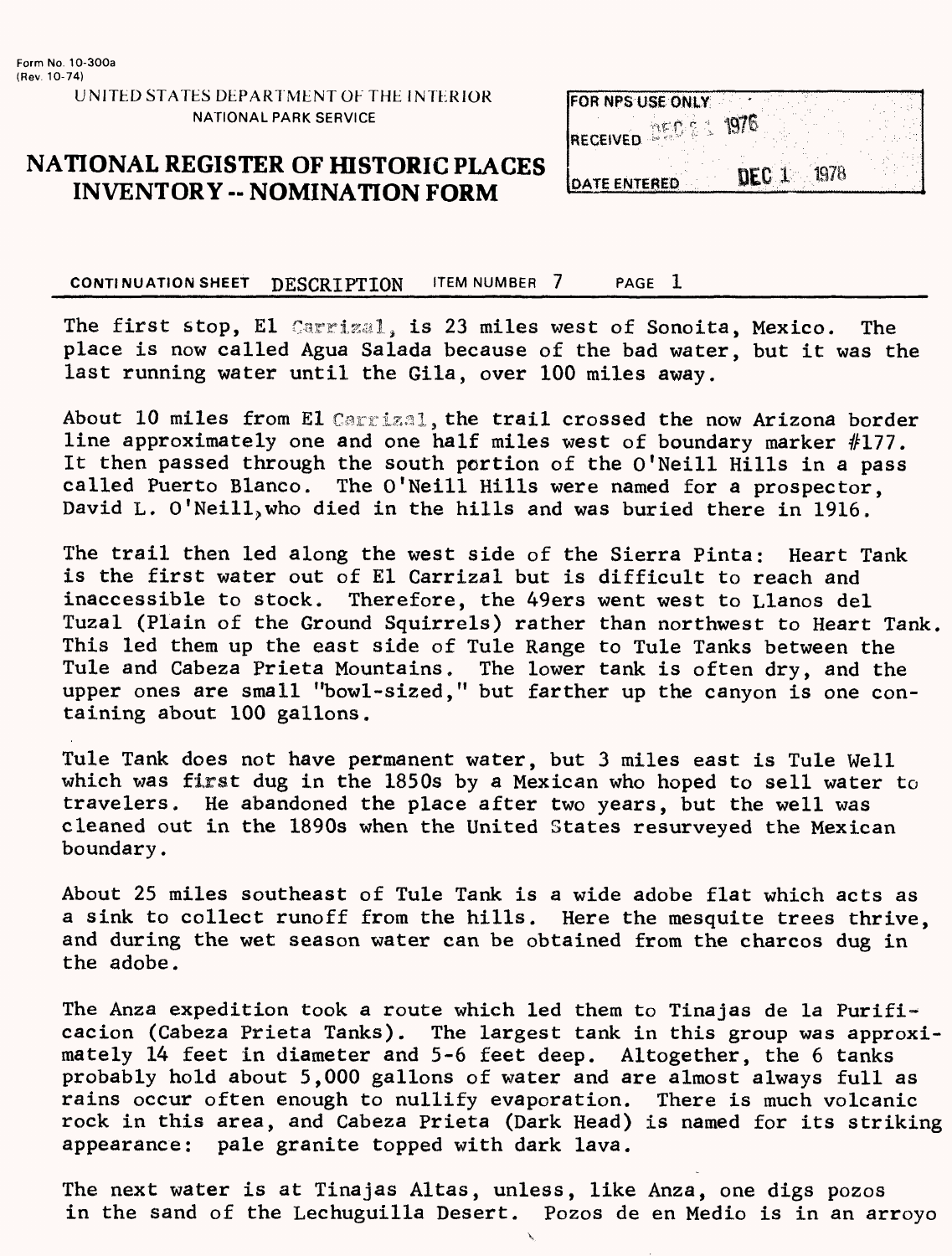UNITED STATES DEPARTMENT OF THE INTERIOR NATIONAL PARK SERVICE

### **NATIONAL REGISTER OF fflSTORIC PLACES INVENTORY -- NOMINATION FORM**

| <b>FOR NPS USE ONLY</b><br>NFC 2 |      |  |
|----------------------------------|------|--|
| <b>RECEIVED</b>                  |      |  |
| DATE ENTERED                     | 1078 |  |

**CONTINUATION SHEET DESCRIPTION ITEM NUMBER 7 PAGE 2** 

and is often called Coyote Water because coyotes sometimes dig for water trapped by the clay bed underneath the sand. It is sometimes necessary to dig about 4 feet for the water, which has an unpleasant taste.

Tinajas Altas (in the mountain range of the same name) is a series of<br>tanks cut by water in dense tilted granite. Together, 9 major tanks hold tanks cut by water in dense tilted granite. 8-10,000 gallons, the distance between the top and bottom tanks being about 500 feet. The lowest tank is usually filled with sand, but it is possible to dig for water. The higher tanks are difficult to reach, and numbers of travelers lost their lives through lack of strength to climb to them. At one time, there was steel cable to assist climbers to the second and third tanks. The water is usually liberally spiced with dead bees, and there is always the possibility of pollution from drowned mountain sheep. Raphael Pumpelly, arriving at Tinajas Altas by moonlight in 1862 with Charles Poston found the trail to the water lined with the ghostly mummified carcasses of horses, sheep, and cattle. His pack animals took fright and bolted. Carl Lumholtz in 1912 counted 54 graves at the site.

The tanks had been an Indian campground for many centuries. There are hundreds of bedrock metates, 128 in one rock alone, some of them a foot or more in depth. They are used for grinding mesquite beans. Nearby there are petroglyphs and pictographs.

The top of the ridge just east of Tinajas Altas was leveled in the 1940s and used as a check post against hoof and moth disease. This action obliterated many of the pioneer graves.

The next water was at Las Tinajas (Dripping Springs) 15 miles southwest of Wellton. Kino thought the tanks here looked like baptismal fonts.

The Camino is clearly visible and;though still dangerous, attracts a variety of desert rats, prospectors, rockhounds, and border patrolmen. Permits must be obtained from the Border Patrol, and most of the desolate area is closed, because it is in the Luke Air Force Range or the Cabeza Prieta National Game Range. Near the Mexican border, the trail becomes a crisscross of roads frequently used by Mexican Nationals in the search for large trees for use in carving and for firewood .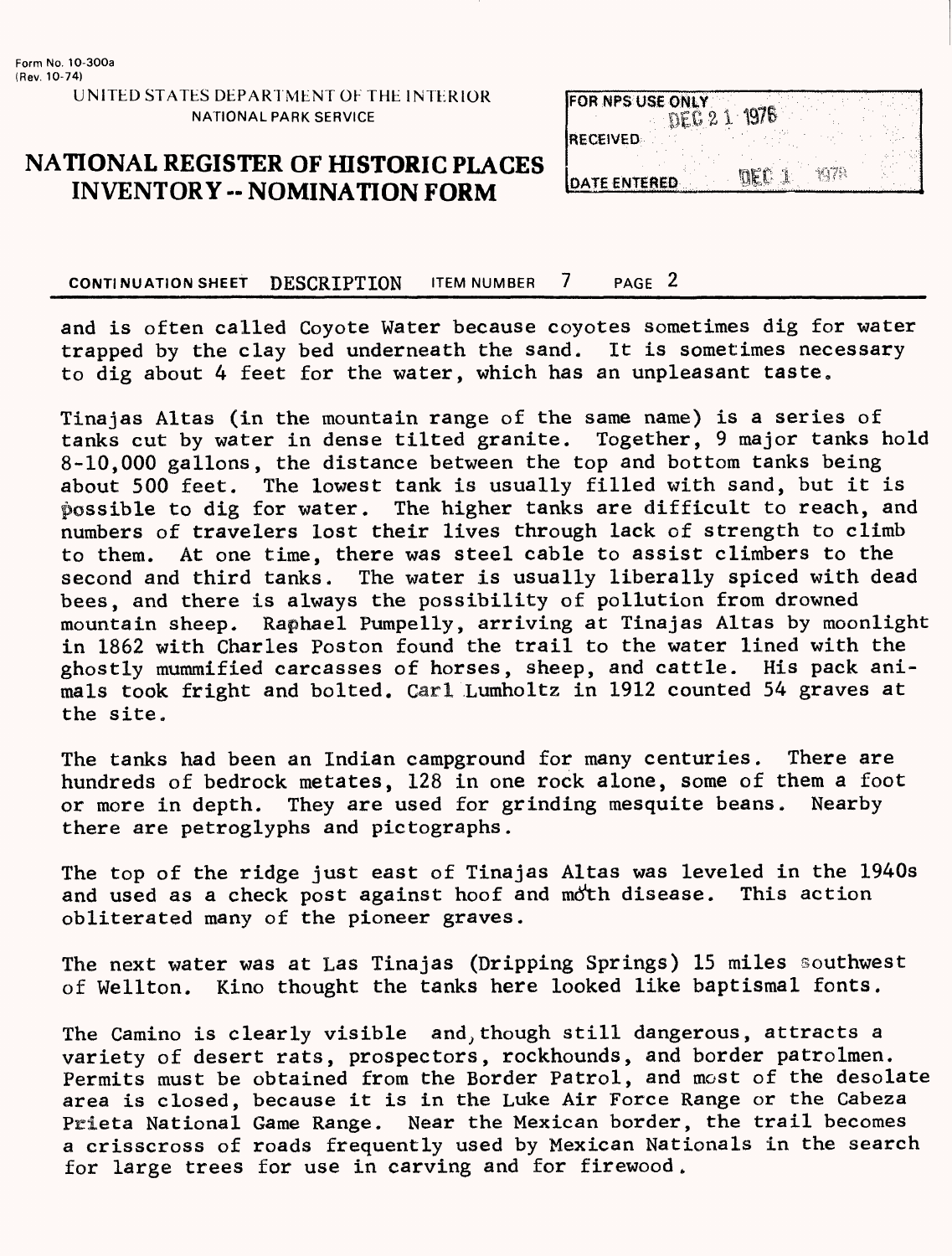UNITED STATES DEPARTMENT OE THE INTERIOR NATIONAL PARK SERVICE

#### **NATIONAL REGISTER OF HISTORIC PLACES INVENTORY -- NOMINATION FORM**

| <b>FOR NPS USE ONLY</b> |              |  |  |  |
|-------------------------|--------------|--|--|--|
| <b>IRECEIVED</b>        |              |  |  |  |
|                         | DEC 2 1 1976 |  |  |  |
| <b>IDATE ENTERED</b>    |              |  |  |  |

**CONTINUATION SHEET SIGNIFICANCE** ITEM NUMBER 8\_\_\_\_\_PAGE 1\_\_\_\_\_\_\_ \_\_\_\_

At one spot in the Lechuguilla Desert, Anza's men successfully dug pozos in the sand and found water, After crossing this desert, Anza departed from Kino's trail and went up the west, rather than the east, side of the mountains toward the Gila.

On this expedition, Anza found most of the Yuma Indians, who frequented the area of the Colorado River, to be friendly, an essential condition if a trail to California were to be maintained.

The success of the first expedition led to Anza's commission in 1775 to lead a group of colonists and soldiers over the same route in order to establish a colony at Monterey and a presidio at San Francisco. This was accomplished, and Anza returned over the trail in 1776, traveling at night much of the time.

When the Yuma Indians rose against the Spanish in 1781, Pedro Fages led 64 ransomed settlers back to Sonora over the Camino.

After the Yuma Rebellion, the trail was closed and seldom used until the 1840s and 1850s. The California Gold Rush attracted a stream of people, many of whom returned discouraged along the same route. Scores of others died on the way. The boundary survey of 1855 found the road marked by the bones and carcasses of horses and cattle and met many disappointed goldseekers returning from California.

In March of 1857 Henry A. Crabb led his ill-advised and ill-fated filibustering expedition from San Francisco to Caborca over the Camino. There were 89 in the party which lost several mules and horses on the way.

In the 1860s the Gold Rush was to the Gila and Colorado River mining camps, and the casualties continued. The boundary survey of the 1890s counted 65 graves in one 30-mile stretch. By the 1870s, the trail was seldom used, because the safer (though longer) Santa Cruz-Gila River route was preferred.

The Camino del Diablo strengthened and increased the Spanish foothold in California at a crucial time. It provided an Apache-free trail to the California goldfields in the 1850s and to the Gila and Colorado mines in the 1860s. As other routes became safer and faster, it was abandoned as a major route. In 1854 with the Gadsden Purchase, it became a part of the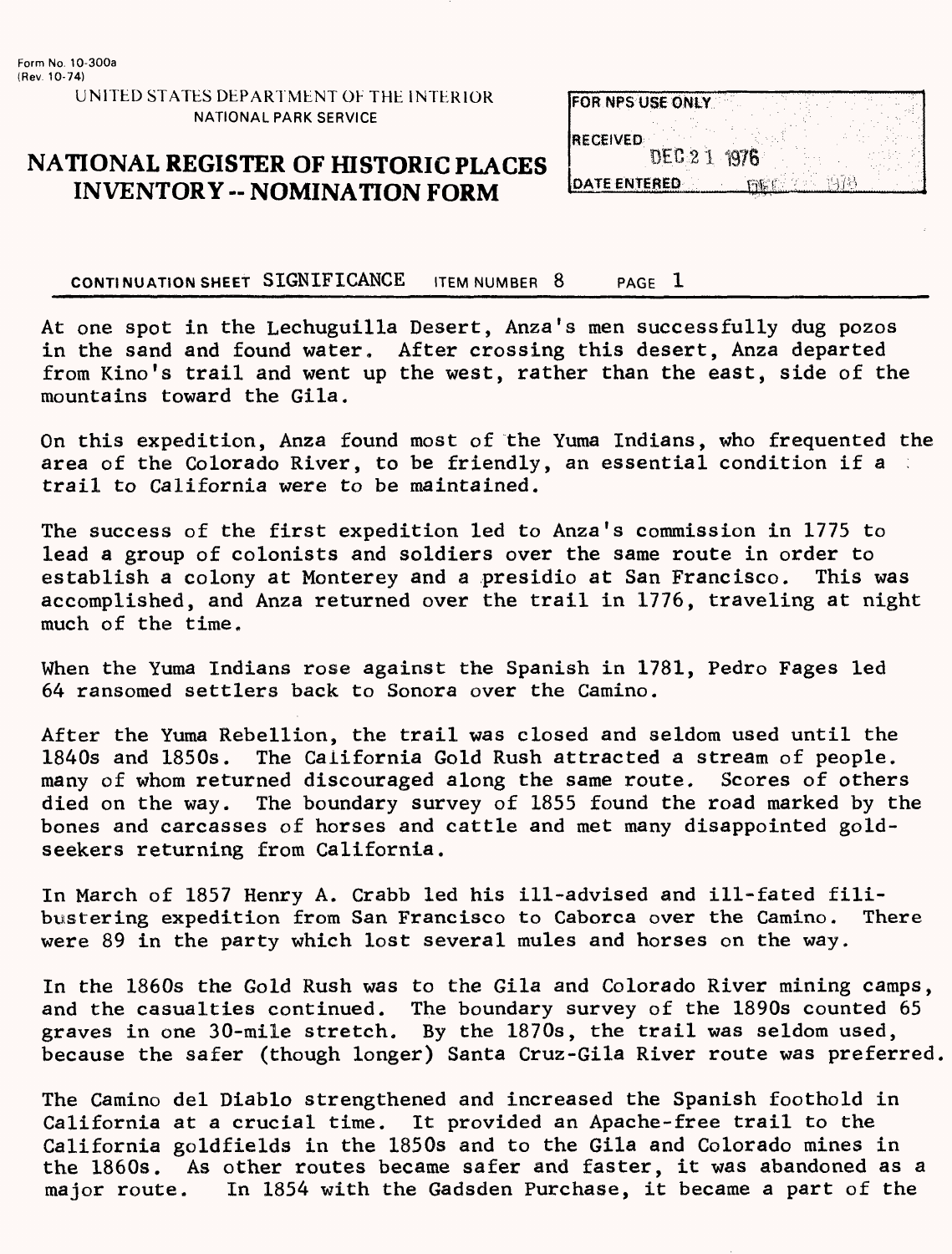UNITED STATES DEPARTMENT OF THE INTERIOR NATIONAL PARK SERVICE

### **NATIONAL REGISTER OF HISTORIC PLACES INVENTORY - NOMINATION FORM**

| <b>IFOR NPS USE ONLY</b> |            |
|--------------------------|------------|
| RECEIVED DEC 2.1 1976    |            |
| <b>IDATE ENTERED</b>     | DEC 1 1978 |

**CONTINUATION SHEET SIGNIFICANCE** ITEM NUMBER 8 PAGE 2

Arizona Territory. Since the establishment of the Cabeza Prieta National Wildlife Refuge (1939) and the Luke Air Force Gunnery Range (1941-1942), public use is by permit only.

Recently Mexico established the Pinacate National Park adjacent to the subject areas,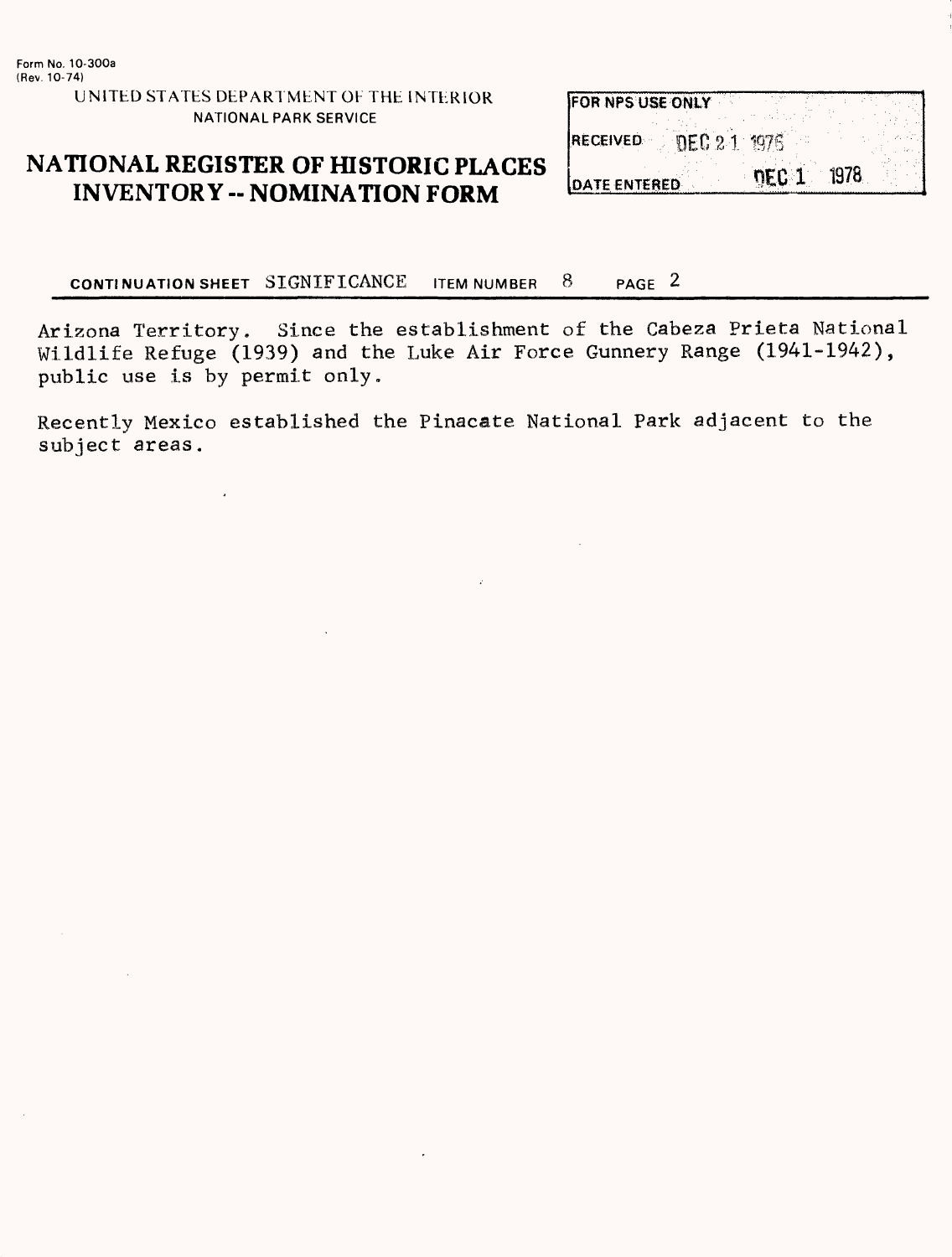UNITED STATES DEPARTMENT OF THE INTERIOR NATIONAL PARK SERVICE

## **NATIONAL REGISTER OF HISTORIC PLACES INVENTORY -- NOMINATION FORM**

| <b>FOR NPS USE ONLY</b> |      |      |  |
|-------------------------|------|------|--|
| <b>RECEIVED</b>         |      |      |  |
| <b>DATE ENTERED</b>     | DE G | 9978 |  |

**CONTINUATION SHEET THEM NUMBER PAGE** 

#### BIBLIOGRAPHY

Bolton, H.E. Anza's Calif. Expeditions, 1966 ....... .Rim of Christendom, 1960

Bryan, Kirk Papago Country, 1925 .......Routes to Desert Watering Places, 1922

Forbes, Robert H. Crabb's Filibustering Expedition, 1952

Lumholtz, Carl. New Trails in Mexico, 1912

McGee, W.J. "Old Yuma Trail" National Geographic, March & April 1901

Roca, Paul M. Paths of the Padres, 1967

Rodack, Madeleine. "Ghosts, Do Not Disturb" Desert, April 1968.

Sykes, Godfrey, "Summer Journey" Desert, April 1951.

Thomas, Bob, "Devil's Highway" Arizona Daily Star, April 7-8, 1963

Weight, Harold. "Gems on the Devil's Highway" Desert September 1949 \_\_\_\_\_and Lucille. "Camino del Diablo" Calico Print November 1950

International Boundary Survey. Sen. Doc. 247, 1889.